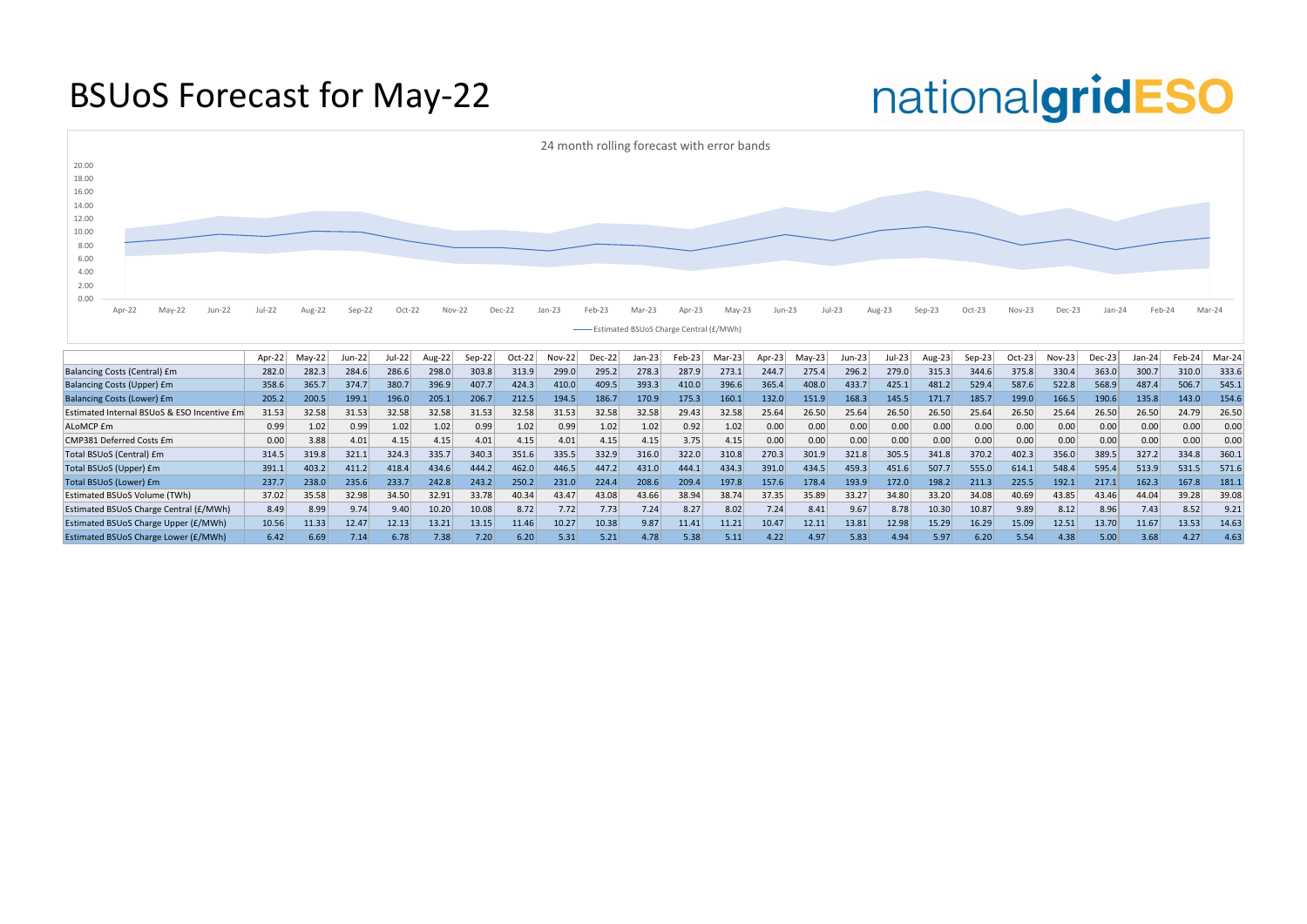

| $Sep-22$ | Aug-22 |
|----------|--------|
| $9.9*$   | 9.7    |
| $78.3*$  | 75.6   |
| $1.9*$   | 1.9    |
| $28.2*$  | 31.0   |
| $165.6*$ | 159.9  |
| $15.9*$  | 14.9   |
| 4.0      | 5.0    |
| 303.8    | 298.0  |

#### Balancing Costs Central Forecast Breakdown for next 6 months

## nationalgridESO